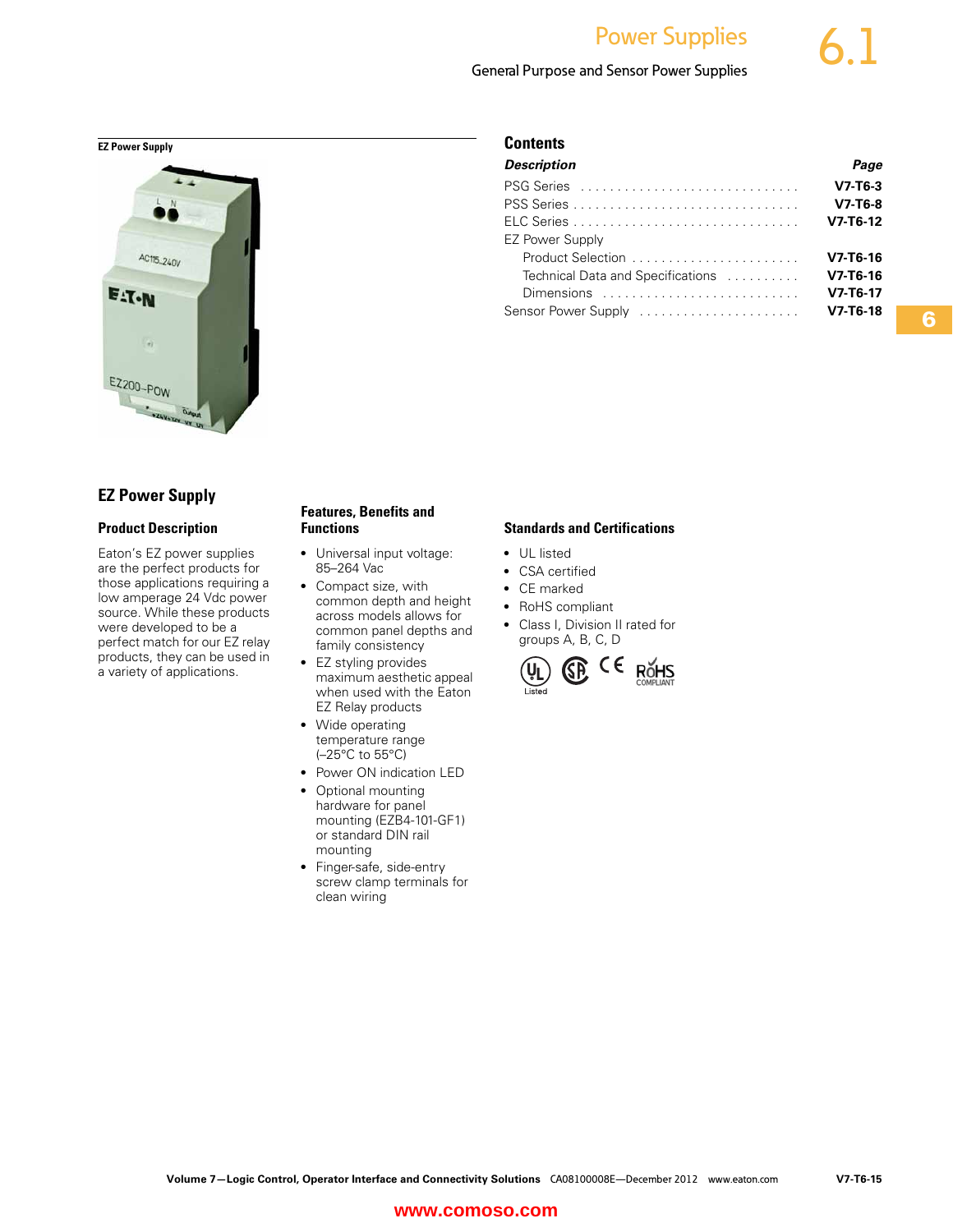# 6.1 Power Supplies

**EZ Power Supply** 

General Purpose and Sensor Power Supplies

### **Product Selection**



| <b>Description</b>                                       | <b>Catalog</b><br><b>Number</b> |
|----------------------------------------------------------|---------------------------------|
| 100-240 Vac input to 12 Vdc at<br>20 mA/24 Vdc at 250 mA | <b>EZ200-POW</b>                |
| 100-240 Vac input to<br>24 Vdc at 1.25A                  | <b>EZ400-POW</b>                |

### **Technical Data and Specifications**

### **EZ Series**

**6**

| Capacity                          | <b>EZ200-POW</b><br>6W                                | <b>EZ400-POW</b><br>30W                               |
|-----------------------------------|-------------------------------------------------------|-------------------------------------------------------|
| Input                             |                                                       |                                                       |
| Nominal voltage                   | 100-240 Vac                                           | 100-240 Vac                                           |
| Voltage range                     | 85-264 Vac                                            | 85-264 Vac                                            |
| Frequency                         | 47-63 Hz                                              | 47-63 Hz                                              |
| <b>Output</b>                     |                                                       |                                                       |
| Nominal output voltage            | 24 Vdc ± 3%                                           | 24 Vdc $\pm$ 3%                                       |
| Nominal current                   | 0.25A                                                 | 1.25A                                                 |
| <b>General/Physical Data</b>      |                                                       |                                                       |
| Housing material                  | Plastic                                               | Plastic                                               |
| Dimensions (D)                    | 56.5 mm                                               | 56.5 mm                                               |
| Dimensions (W)                    | 35.5 mm                                               | 71.5 mm                                               |
| Dimensions (H)                    | 90 mm                                                 | $90 \text{ mm}$                                       |
| Operating temperature             | $-25^{\circ}$ C to +55 $^{\circ}$ C                   | $-25^{\circ}$ C to +55 $^{\circ}$ C                   |
| Storage temperature               | $-40^{\circ}$ C to +70 $^{\circ}$ C                   | $-40^{\circ}$ C to +70 $^{\circ}$ C                   |
| Pollution degree                  | 2                                                     | $\overline{2}$                                        |
| Connection cables                 |                                                       |                                                       |
| Solid                             | $0.2 - 4.0$ mm <sup>2</sup> (AWG 22-12)               | $0.2 - 4.0$ mm <sup>2</sup> (AWG 22-12)               |
| Flexible                          | 0.2-2.5 mm <sup>2</sup> (AWG 221-12)                  | 0.2-2.5 mm <sup>2</sup> (AWG 221-12)                  |
| <b>Approvals/Certifications</b>   |                                                       |                                                       |
|                                   | UL, CE, RoHS, CSA, EN 50178m IEC/EN 60947             | UL, CE, RoHS, CSA, EN 50178m IEC/EN 60947             |
| <b>Safety and Protection</b>      |                                                       |                                                       |
| Overload/short circuit protection | Yes                                                   | Yes                                                   |
| Overcurrent limitation form       | 0.3A                                                  | 1.4A                                                  |
| Degree of protection              | <b>IP20</b>                                           | IP <sub>20</sub>                                      |
| RFI suppression                   | EN 55011, EN 55022 Class B,<br>IEC 61000-6-1, 2, 3, 4 | EN 55011, EN 55022 Class B,<br>IEC 61000-6-1, 2, 3, 4 |
| Potential isolation (prim./sec.)  | Yes, SELV, (to EN 600950, VDE 805)                    | Yes, SELV, (to EN 600950, VDE 805)                    |